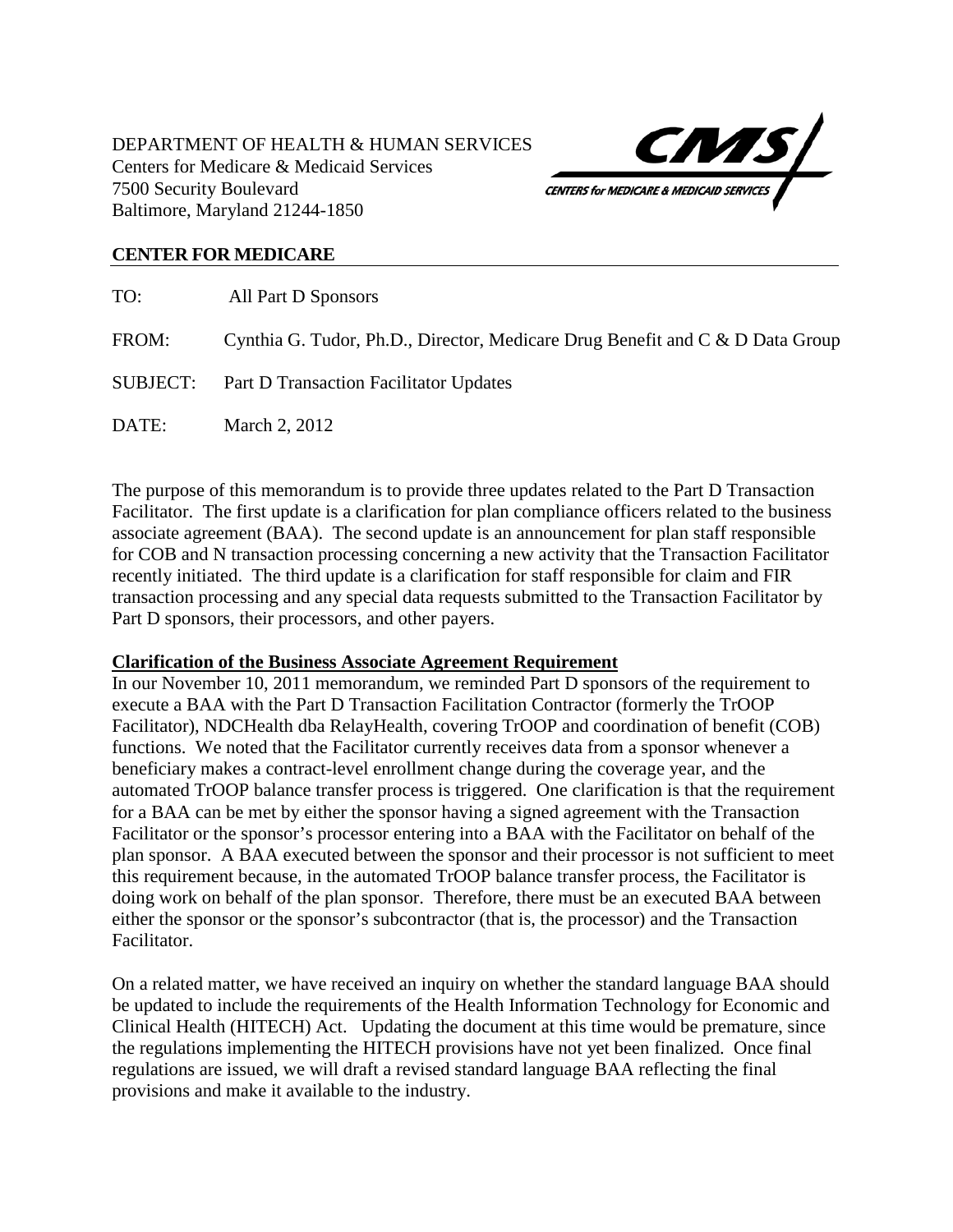## **New Activity for the Transaction Facilitator**

Effective January 2012, the Facilitator began using the COB file records to create a table of supplemental payer BINs/ PCNs to be used by the switch community to determine which transactions should be routed to the Transaction Facilitator for processing to create N transactions. Initially, the supplemental BIN/PCN tables used will be a combination of the current BIN/PCN table generated by the CMS COB contractor and the Facilitator-generated list which will be updated at least monthly. To create the table, the Facilitator uses the supplemental payer BIN/PCN data contained in the COB fields in the CMS Medicare Beneficiary Database, and applies the following set of exclusion criteria to eliminate invalid supplemental BIN/PCNs from the table:

- o Any supplemental BIN/PCN contained in fewer than 10 beneficiary records.
- o Any supplemental BIN/PCN which is the same as that of an active 2012 Part D plan.
- o Any supplemental BIN/PCN not identified as valid by the processor. (Several processors have reported all their valid supplemental BIN/PCNs to the Facilitator.)
- o Any supplemental BIN not registered with the switches for real-time processing.
- o Any supplemental BIN in which all digits are the same.
- o Any supplemental PCN in which all digits are the same.
- o Any supplemental PCN of "NA", "N/A" or "None".
- o Any supplemental BIN/PCN removed at the request of the BIN/PCN owner or processor.

Based on our analyses, we project that use of the Facilitator-generated table will result in an increase in the number of N transactions created. Sponsors should anticipate the possibility that you will be receiving a greater volume of N transactions and plan accordingly. We expect to continue to refine this process to permit the switch community to eventually rely solely on the Facilitator-generated tables.

## **Data Requests to the Transaction Facilitator**

The Transaction Facilitator is permitted to receive and respond to requests for reprocessing of the requestor's own B, N and/or FIR transactions or for historical data (e.g., transactions by HICN, Contract ID or processor). Only requests for special re-processing of FIR transactions that are within the CMS-established routine FIR processing timeframe (this is, within 15 months of the beginning of the calendar year for which the re-processing is requested) and those requests for special re-processing or historical data that result from a CMS policy change or Transaction Facilitator error, as determined by CMS, shall be fulfilled by the Facilitator with the approval and at the expense of CMS.